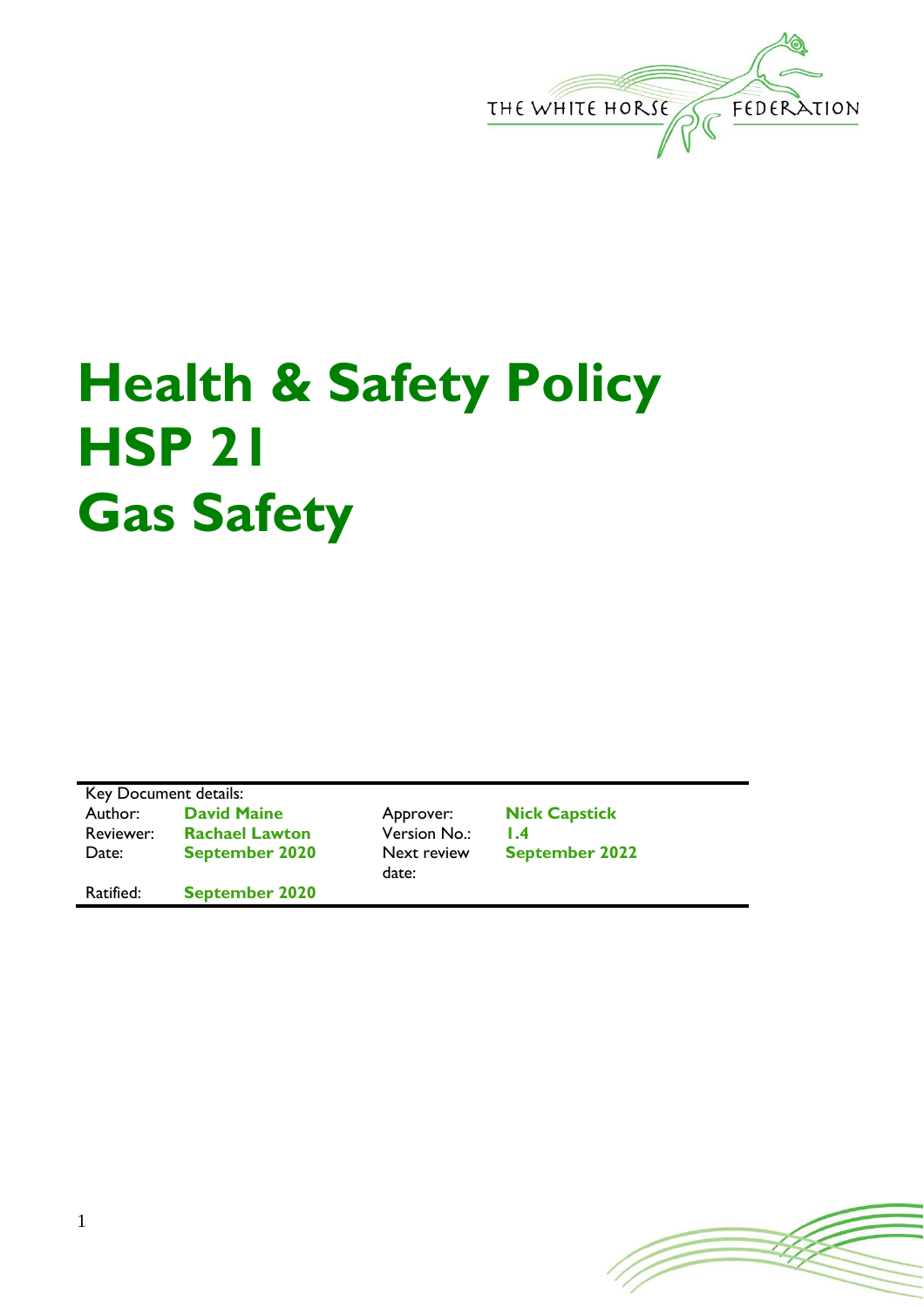

| Title:              | $HSP 21 - Gas Safety$                                                                     |  |  |
|---------------------|-------------------------------------------------------------------------------------------|--|--|
| Author(s):          | David Maine                                                                               |  |  |
| Date:               | September 2020                                                                            |  |  |
| <b>Review date:</b> | September 2022                                                                            |  |  |
| <b>Application:</b> | This policy applies equally to all The White Horse Federation (TWHF) employees            |  |  |
|                     | including agency or casual staff, and to all premises where TWHF is either the 'employer' |  |  |
|                     | or is in control of the premises.                                                         |  |  |

| <b>Definitions</b>                                                                                             | For the purpose of this policy, the following definition applies;                                                                                                            |                                                                                                |                                                                           |  |  |  |
|----------------------------------------------------------------------------------------------------------------|------------------------------------------------------------------------------------------------------------------------------------------------------------------------------|------------------------------------------------------------------------------------------------|---------------------------------------------------------------------------|--|--|--|
|                                                                                                                |                                                                                                                                                                              | Gas                                                                                            | An air-like fluid substance which expands freely to fill any space        |  |  |  |
|                                                                                                                |                                                                                                                                                                              |                                                                                                | available, irrespective of its quantity. Highly Flammable. Generally used |  |  |  |
|                                                                                                                |                                                                                                                                                                              |                                                                                                | for heating or cooking in TWHF premises.                                  |  |  |  |
|                                                                                                                |                                                                                                                                                                              | <b>IGEM</b>                                                                                    | Institute of Gas Engineers & Managers are the recognised industry         |  |  |  |
|                                                                                                                |                                                                                                                                                                              |                                                                                                | standard for safe working practice within the teaching environment in     |  |  |  |
|                                                                                                                |                                                                                                                                                                              |                                                                                                | relation to gas safety. IGEM/UP/11 edition 3 specifically deals with gas  |  |  |  |
|                                                                                                                |                                                                                                                                                                              |                                                                                                | safety in science and DT classrooms.                                      |  |  |  |
|                                                                                                                | <b>Policy Aims</b>                                                                                                                                                           | The key aim of this policy is to ensure the safety of gas installations in TWHF properties.    |                                                                           |  |  |  |
|                                                                                                                |                                                                                                                                                                              | In undertaking its duties under the Gas Safety (Installation and Use) Regulations 1998,        |                                                                           |  |  |  |
| <b>Policy</b>                                                                                                  |                                                                                                                                                                              | TWHF aims to provide properties that are safe, comfortable and well maintained.                |                                                                           |  |  |  |
|                                                                                                                |                                                                                                                                                                              |                                                                                                |                                                                           |  |  |  |
|                                                                                                                |                                                                                                                                                                              | The Gas Safety (Installation and Use) Regulations 1998 set out the requirements for            |                                                                           |  |  |  |
|                                                                                                                |                                                                                                                                                                              | landlords to inspect and service gas installations on an annual basis. These sit within the    |                                                                           |  |  |  |
|                                                                                                                |                                                                                                                                                                              | wider context of the Health and Safety at Work etc. Act 1974 and the Management of             |                                                                           |  |  |  |
| Health and Safety at Work Regulations 1999.                                                                    |                                                                                                                                                                              |                                                                                                |                                                                           |  |  |  |
| <b>Risk</b>                                                                                                    |                                                                                                                                                                              | Unsafe gas installations and/or appliances, gas leaks, risks of fires, explosions, exposure to |                                                                           |  |  |  |
|                                                                                                                |                                                                                                                                                                              |                                                                                                | Carbon Monoxide and other toxic gases.                                    |  |  |  |
| <b>Responsibility</b><br>This responsibility is discharged primarily at the line management/operational level. |                                                                                                                                                                              |                                                                                                |                                                                           |  |  |  |
|                                                                                                                |                                                                                                                                                                              | <b>Roles &amp; Responsibilities</b>                                                            |                                                                           |  |  |  |
| $\overline{\phantom{a}}$                                                                                       | Roles and responsibilities are defined in HSP 2 Organisation.                                                                                                                |                                                                                                |                                                                           |  |  |  |
|                                                                                                                |                                                                                                                                                                              |                                                                                                |                                                                           |  |  |  |
|                                                                                                                |                                                                                                                                                                              |                                                                                                | Any specific actions are detailed in the arrangements section below.      |  |  |  |
|                                                                                                                | <b>Arrangements</b>                                                                                                                                                          |                                                                                                |                                                                           |  |  |  |
| $\overline{\phantom{a}}$                                                                                       | <b>Operational Procedures</b>                                                                                                                                                |                                                                                                |                                                                           |  |  |  |
|                                                                                                                | TWHF will ensure the safe management of gas installation servicing, safety inspection and repairs and<br>for the transfer of new gas heating installations from contractors. |                                                                                                |                                                                           |  |  |  |
|                                                                                                                | Gas systems will be installed and maintained in compliance with the Gas Safety (Installation and Use)<br>Regulations 1998.                                                   |                                                                                                |                                                                           |  |  |  |
|                                                                                                                | TWHF will contract a suitably qualified person to undertake annual gas safety inspections and servicing<br>at all TWHF premises.                                             |                                                                                                |                                                                           |  |  |  |
|                                                                                                                | Site Managers will ensure inspections and servicing are carried out when due and maintain records of<br>these works.                                                         |                                                                                                |                                                                           |  |  |  |

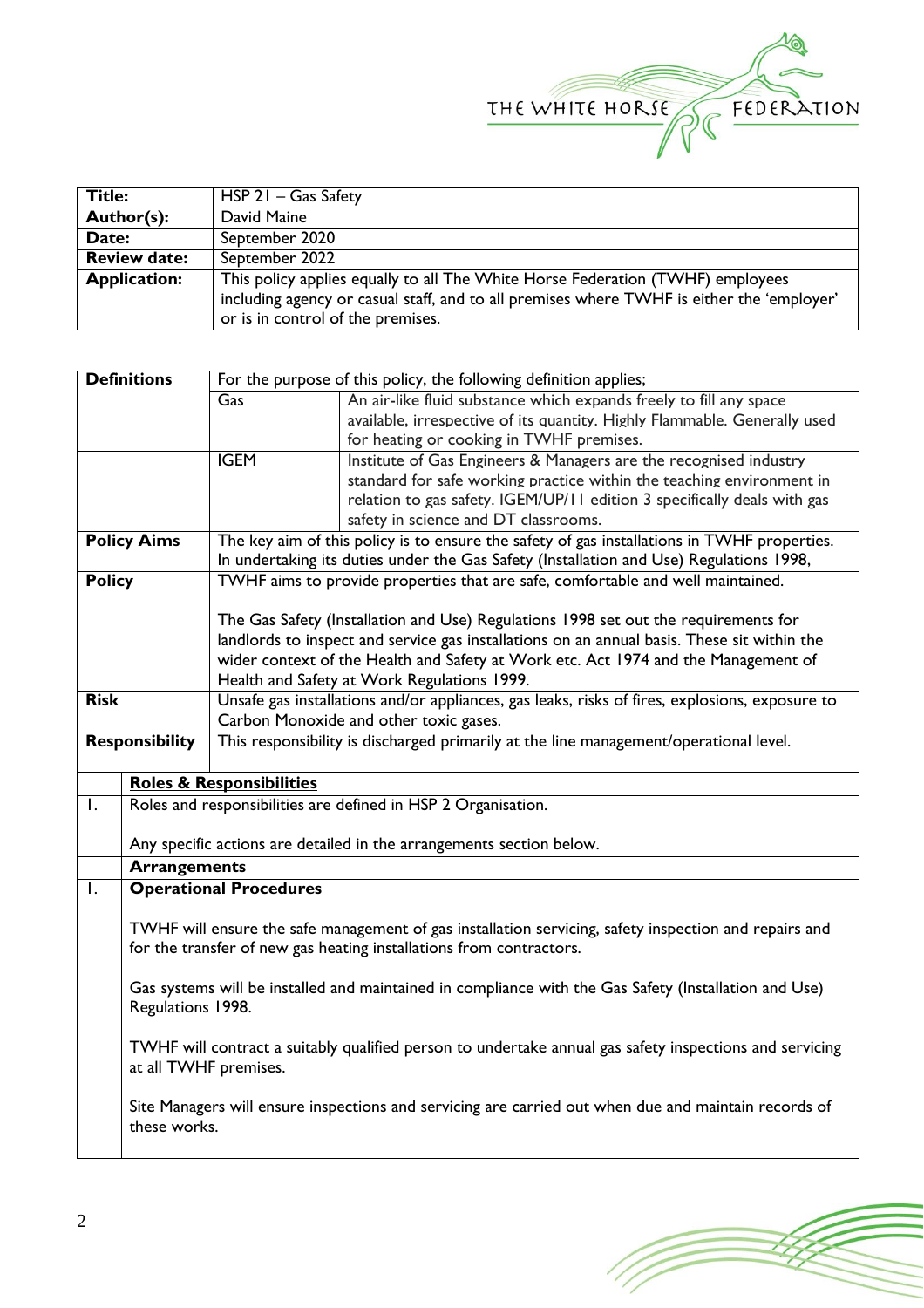

|                  | Ensure all gas work activity is properly risk assessed and all risks are managed in accordance with<br>current legislation.                                                                                                                                                                                                      |
|------------------|----------------------------------------------------------------------------------------------------------------------------------------------------------------------------------------------------------------------------------------------------------------------------------------------------------------------------------|
|                  | All procedures should be reviewed and maintained regularly to comply with current legislation and<br>good practice.                                                                                                                                                                                                              |
|                  | Ensure that gas appliances and flues are maintained in a safe condition, annual safety checks are carried<br>out, and records maintained.                                                                                                                                                                                        |
|                  | TWHF will use its tenancy agreement to gain access to carry out a gas safety check and take<br>appropriate legal action to deal with tenants that do not allow right of access to the property.                                                                                                                                  |
| $\overline{2}$ . | <b>Specialist Teaching Supplies</b>                                                                                                                                                                                                                                                                                              |
|                  | Where gas supplies are required for teaching equipment in Science or DT classrooms, the IGEM/UP/11<br>Edition $3 -$ Gas installations for educational establishments will be used as the safe working guidance. In<br>these classrooms, higher than normal carbon dioxide levels can easily be reached due naked gas<br>burning. |
|                  | Gas proving systems linked to carbon dioxide monitoring will ensure the system is safe and provide an<br>effective way for teaching staff to monitor the carbon dioxide levels. As these increase corrective<br>action will need to be taken by the teaching staff to control/reduce the levels. Opening windows for<br>example. |
|                  | In newer buildings, Building Bulletin 101 will prescribe the gas safe and ventilation strategy during the<br>buildings design stage.                                                                                                                                                                                             |
|                  | All gas safe and related ventilation systems will be maintained according to the manufactures<br>instructions to ensure accurate performance.                                                                                                                                                                                    |
| $\overline{3}$ . | <b>Record Keeping</b>                                                                                                                                                                                                                                                                                                            |
|                  | TWHF will maintain a comprehensive record of:                                                                                                                                                                                                                                                                                    |
|                  | • all properties with gas supplies;<br>• details of TWHF owned gas appliances in the property;<br>• details of any newly installed gas appliances, including date of installation;<br>• accurate records of all servicing work and gas safety checks completed. These should be kept for a                                       |
|                  | minimum of 2 years.                                                                                                                                                                                                                                                                                                              |
| 4.               | <b>Training</b>                                                                                                                                                                                                                                                                                                                  |
|                  | All gas related work will be carried out by a suitably qualified contractor. The Site and Regional Estates<br>Manager will ensure copies of qualifications, insurance and Gas Safe registration are held prior to any<br>work commencing.                                                                                        |
| 5.               | <b>Limitations of this Policy</b>                                                                                                                                                                                                                                                                                                |
|                  | The policy cannot anticipate all eventualities; therefore professional judgement should be used to<br>identify the appropriate course of action needed to protect those who are vulnerable and/or at risk.                                                                                                                       |